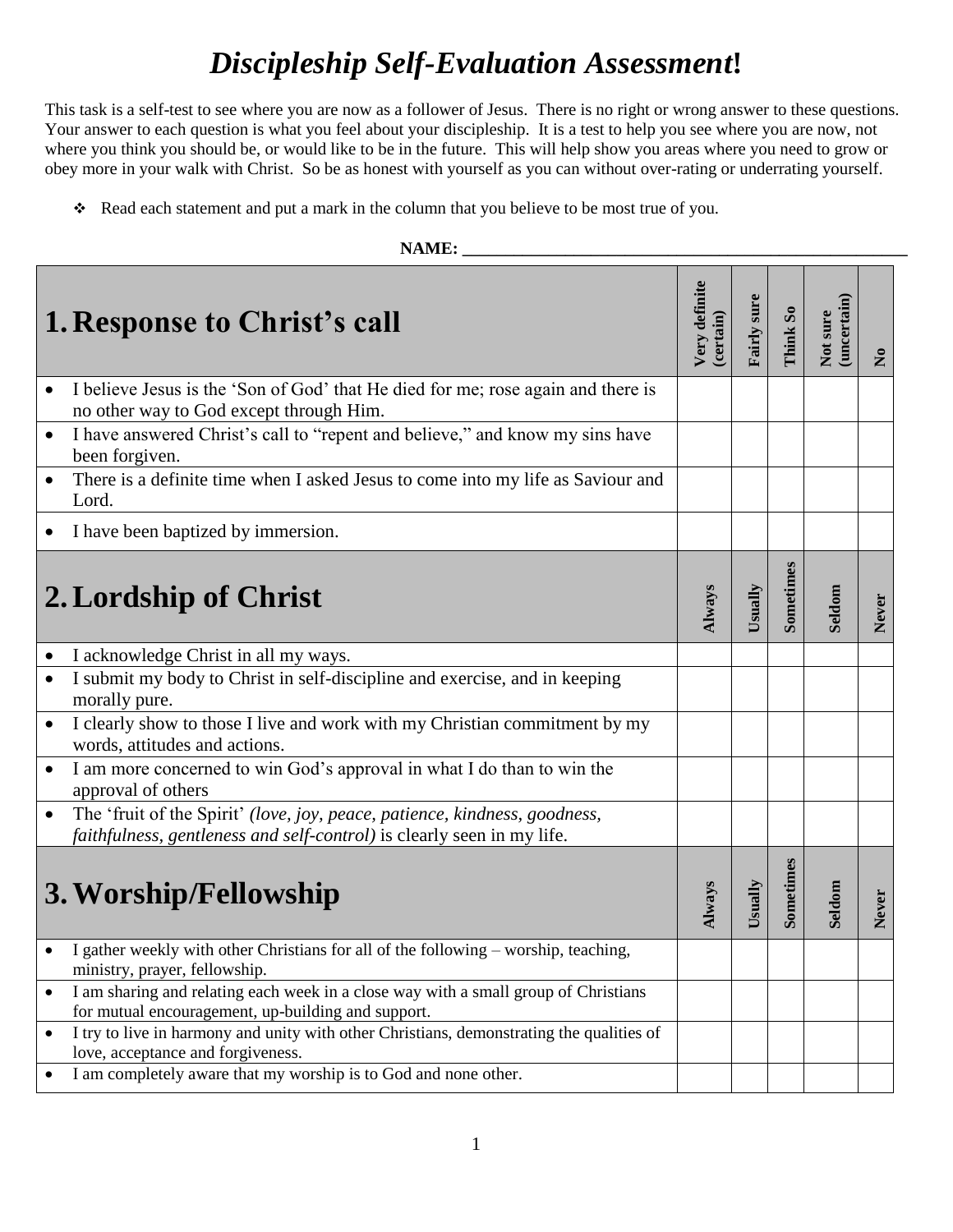| <b>4. Spiritual Growth</b>                                                                                                                 | Always | Usually        | Sometimes     | Seldom | Never          |
|--------------------------------------------------------------------------------------------------------------------------------------------|--------|----------------|---------------|--------|----------------|
| I meet on a regular basis for prayer with other fellow believers.                                                                          |        |                |               |        |                |
| I set aside time each day to be alone with God in prayer, Bible reading and<br>$\bullet$<br>meditation.                                    |        |                |               |        |                |
| My times of prayer include – praise, adoration, worship, thanksgiving,<br>$\bullet$<br>confession, praying for others, and for God's work. |        |                |               |        |                |
| Over the past year, I have memorized a verse of Scripture each week.<br>$\bullet$                                                          |        |                |               |        |                |
| 5. Service                                                                                                                                 | Always | Usually        | Sometimes     | Seldom | Never          |
| I take an active part in the life and ministries of my church.<br>$\bullet$                                                                |        |                |               |        |                |
| I am using the spiritual gift(s) God has given me to build up others.<br>$\bullet$                                                         |        |                |               |        |                |
| I seek each week to encourage, help, or perform a kind deed to help other Christians.<br>$\bullet$                                         |        |                |               |        |                |
| I am regularly giving at least one tenth of my income towards God's work.                                                                  |        |                |               |        |                |
| <b>6. Witness</b>                                                                                                                          | Always | Usually        | Sometimes     | Seldom | Never          |
| I am praying each week for the conversion of at least one non-Christian by name.                                                           |        |                |               |        |                |
| I have tried to build friendships and reach out to at least one non-Christian person over<br>$\bullet$<br>the last month.                  |        |                |               |        |                |
| I have been able to share my faith with a non-Christian in some way over the past<br>month.                                                |        |                |               |        |                |
| Over the past month I have helped to influence, encourage, disciple or train at least<br>one other person to follow Jesus more fully.      |        |                |               |        |                |
| TOTAL marks (for each column on the last page and this page)                                                                               |        |                |               |        |                |
| MULTIPLY each column total by:-                                                                                                            | X4     | $\mathbf{X}$ 3 | $\mathbf{X}2$ | X1     | X0             |
| <b>NEW TOTALS:</b>                                                                                                                         |        |                |               |        | $\overline{0}$ |

## **YOUR FINAL SCORE (add new totals of columns 1 to 4)**

| Score    | Comments                                                                                                               |
|----------|------------------------------------------------------------------------------------------------------------------------|
|          |                                                                                                                        |
| $0 - 24$ | Your following needs to be strengthened. Perhaps you are a new Christian or have not yet really started. Are you       |
|          | prepared to clearly answer Jesus' call and become His disciple?                                                        |
| 25-49    | You have made a beginning in some areas, but your following is still loose and distant. Jesus is calling you to follow |
|          | Him more closely.                                                                                                      |
| 50-74    | You have made some good progress as a follower of Jesus. But don't become a half-hearted follower. There is much       |
|          | more growing for you in some important areas of discipleship.                                                          |
| 75-100   | You are well on the way as a follower of Jesus, but keep on going! There are still important steps ahead for you.      |

## **Your Response**

 What do you think Jesus might be saying to you through the questionnaire you have completed? In what areas do you need to do more growing?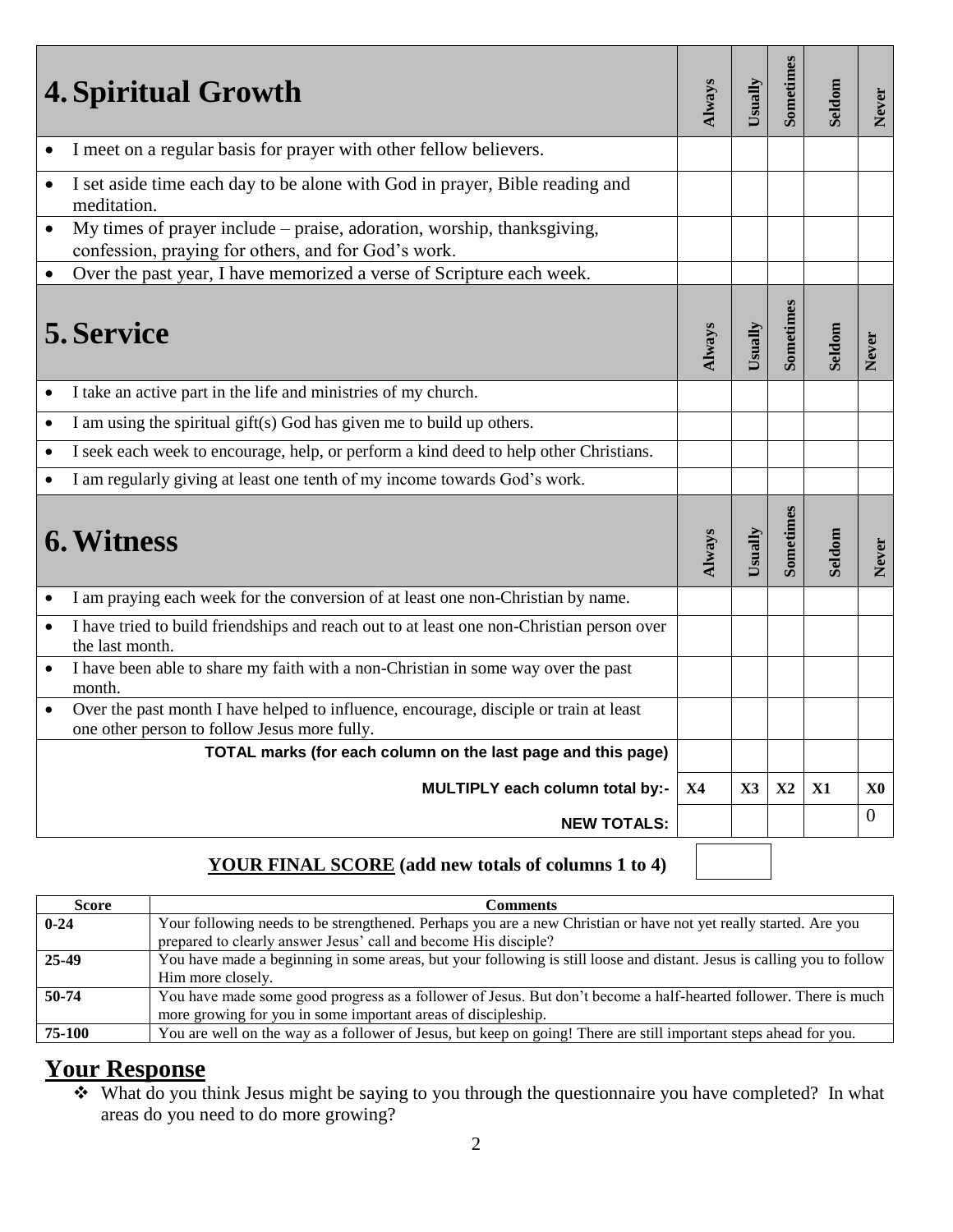#### **Spiritual Gifts**

Spiritual gifts I believe I have: (see below)

- 1.
	- 2.
	- 3.

I feel I may have these gifts because:

- 1.
- 2.
- 3.

### **Spiritual gifts that communicate God's Word:**

Preaching Evangelism Apostle and Missions Leadership

#### **Spiritual gifts that educate God's People:**

Teaching Encouragement (Exhortation) Wisdom Knowledge

#### **Spiritual gifts that demonstrate God's Love:**

| Serving | Mercy   | Hospitality | Pastoring           | Giving |
|---------|---------|-------------|---------------------|--------|
|         | Helping |             | Faith Administering |        |

#### **Spiritual gifts that celebrate God's Presence:**

|  | Healing Miracles Tongues |  | Interpretation of Tongues Prophecy |  |
|--|--------------------------|--|------------------------------------|--|
|--|--------------------------|--|------------------------------------|--|

#### **Heart**

List some things you're good at and love doing:

1. 2. 3. *accomplish his purpose . . . (Revelations 17:17). Delight yourself in the Lord and he will give* 

People compliment me when:

#### **Abilities**

The following are my strongest abilities:

1. 2. 3. *There are different abilities to perform service . . . (1 Corinthians 12:6).*

*you the desires of your heart (Psalms 37:4).*

*God has put it into their hearts to* 

Other skills and/or abilities I'm learning and/or working on are:

- 1.
- 2. 3.

A few examples include: drama, writing, speaking, artistic, photography, video, counseling, fixing, designing, computers, accounting, music, memory, tutoring/explaining, athletics, etc.

#### **Personality**

This is how I see myself: (circle one of the two words for each comment)

1. Around others I am more: RESERVED or OUTGOING

*. . . Each one has his own gift from God; one has this gift, another has that (1 Corinthians 7:7).*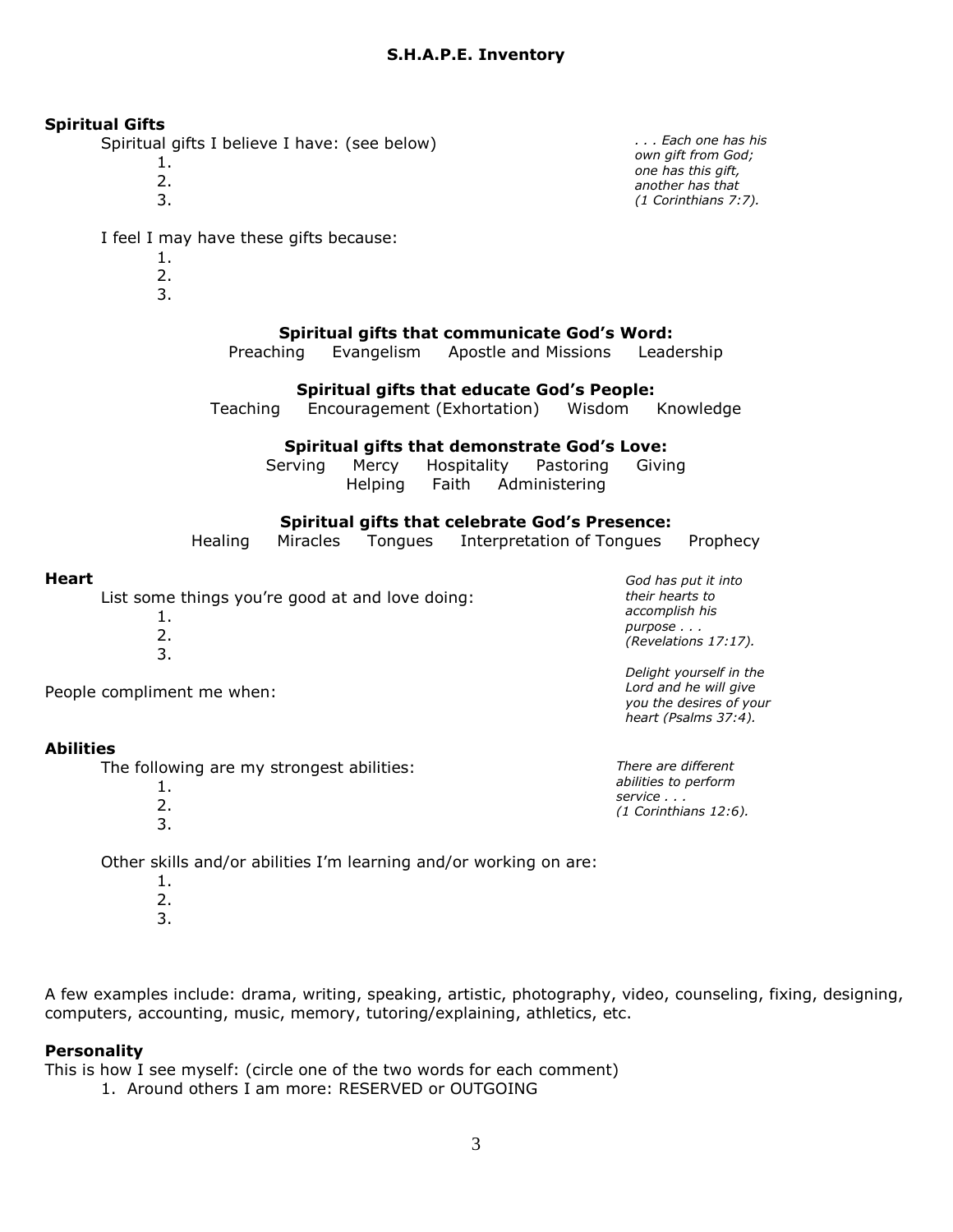- 2. My decisions are based more on: FACTS/THINKING or FEELINGS
- 3. In my relationships I tend to be more: DEPENDENT ON OTHERS or INDEPENDENT
- 4. My use of time is more: DETERMINED or SPONTANEOUS

One example of why I circled each of the above is:

- 1. 2.
- 3.
- 

#### **Experience**

My spiritual experience is (or how I became a Christian):

*No one can really know what anyone else is thinking or what he is really like, except that person himself (1 Corinthians 2:11).*

*And we know that in* 

| Some painful experiences that I've had: | all things God works<br>for the good of those<br>who love him, who<br>have been called |
|-----------------------------------------|----------------------------------------------------------------------------------------|
|                                         | according to his                                                                       |
| A past experience I've learned from is: | purpose<br>(Romans 8:28).                                                              |

**S.H.A.P.E.** If I could design a specific way to serve God around my personal SHAPE, and I knew I couldn't fail, it might be: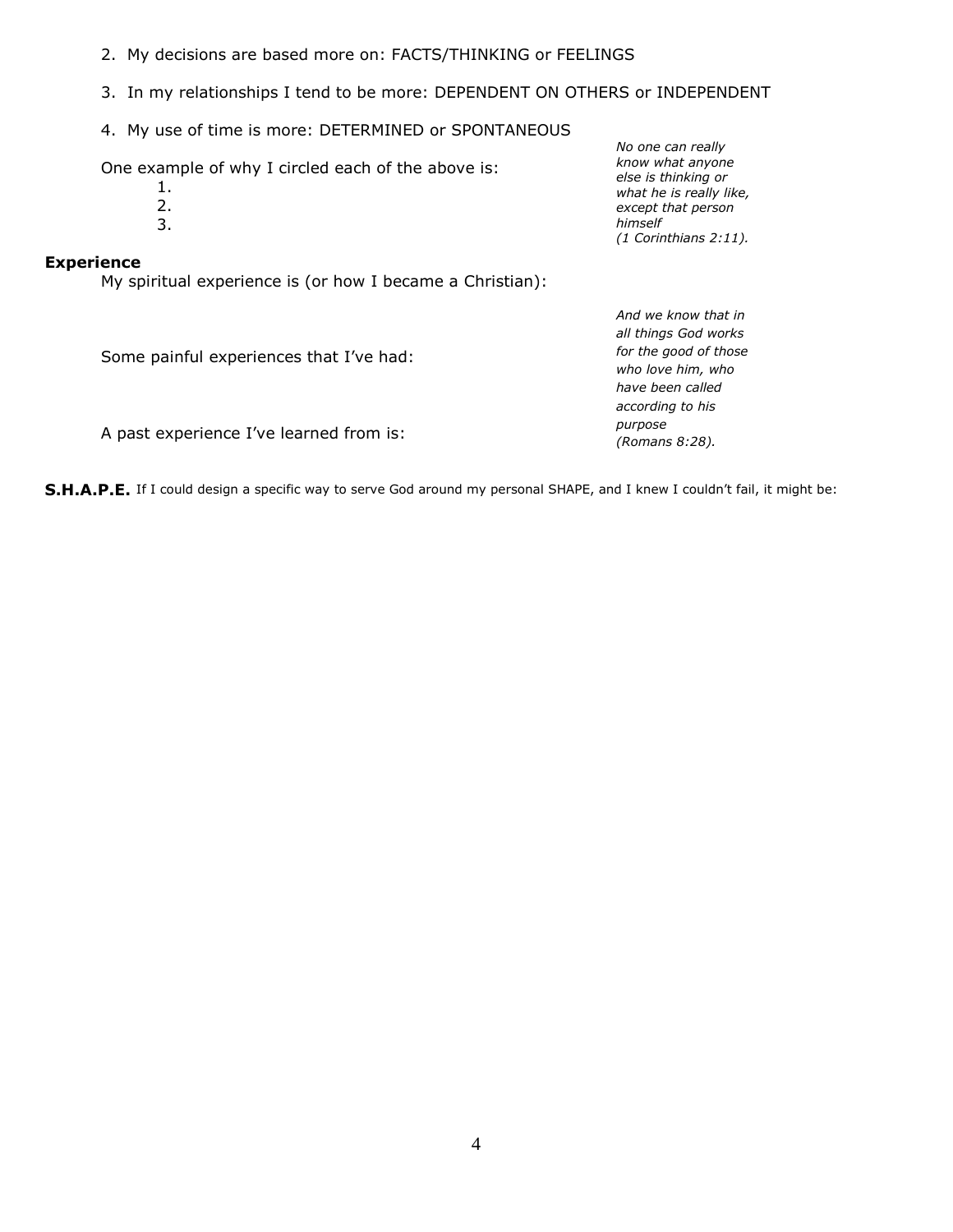## **SPIRITUAL GIFTS TEST – ANALYSIS SHEET (FOLD ALONG CENTER GRAY LINE)**

| $#1-22$        | #23-44      | #45-66      | #67-88      | #89-110     | <b>SUM OF FIRST</b><br>5 COLUMNS | <b>RANK IN ORDER</b><br>HIGHEST TO | <b>NAME OF SPRITIUAL GIFT</b><br>/TALENT |
|----------------|-------------|-------------|-------------|-------------|----------------------------------|------------------------------------|------------------------------------------|
| <b>RATE</b>    | <b>RATE</b> | <b>RATE</b> | <b>RATE</b> | <b>RATE</b> |                                  | <b>LOWEST</b>                      |                                          |
| $1 - 10$       | $1 - 10$    | $1 - 10$    | $1 - 10$    | $1 - 10$    |                                  |                                    |                                          |
| $\mathbf{1}$   | 23          | 45          | 67          | 89          |                                  |                                    | Administration/Guidance                  |
| $\mathbf{2}$   | 24          | 46          | 68          | 90          |                                  |                                    | Apostle                                  |
| $\mathfrak{Z}$ | 25          | 47          | 69          | 91          |                                  |                                    | Craftsmanship/Artisan                    |
| $\overline{4}$ | 26          | 48          | 70          | 92          |                                  |                                    | Discernment                              |
| 5              | 27          | 49          | 71          | 93          |                                  |                                    | Encouragement                            |
| 6              | 28          | 50          | $72\,$      | 94          |                                  |                                    | Evangelism                               |
| 7              | 29          | 51          | 73          | 95          |                                  |                                    | Exhortation                              |
| 8              | 30          | 52          | 74          | 96          |                                  |                                    | Faith                                    |
| 9              | 31          | 53          | 75          | 97          |                                  |                                    | Giving                                   |
| 10             | 32          | 54          | 76          | 98          |                                  |                                    | Helps/Service                            |
| 11             | 33          | 55          | 77          | 99          |                                  |                                    | Hospitality                              |
| 12             | 34          | 56          | 78          | 100         |                                  |                                    | Intercession/Prayer                      |
| 13             | 35          | 57          | 79          | 101         |                                  |                                    | Knowledge                                |
| 14             | 36          | 58          | 80          | 102         |                                  |                                    | Leadership                               |
| 15             | 37          | 59          | 81          | 103         |                                  |                                    | Mercy/Compassion                         |
| 16             | 38          | 60          | 82          | 104         |                                  |                                    | Missionary                               |
| 17             | 39          | 61          | 83          | 105         |                                  |                                    | Music                                    |
| 18             | 40          | 62          | 84          | 106         |                                  |                                    | Pastoring/Shepherding                    |
| 19             | 41          | 63          | 85          | 107         |                                  |                                    | Prophesy                                 |
| 20             | 42          | 64          | 86          | 108         |                                  |                                    | Teaching                                 |
| 21             | 43          | 65          | 87          | 109         |                                  |                                    | Wisdom                                   |
| 22             | 44          | 66          | 88          | 110         |                                  |                                    | Writing                                  |
| Gift 1         |             |             |             |             | Gift 4                           |                                    |                                          |
| Gift 2         |             |             |             |             | Gift 5                           |                                    |                                          |
| Gift 3         |             |             |             |             |                                  |                                    |                                          |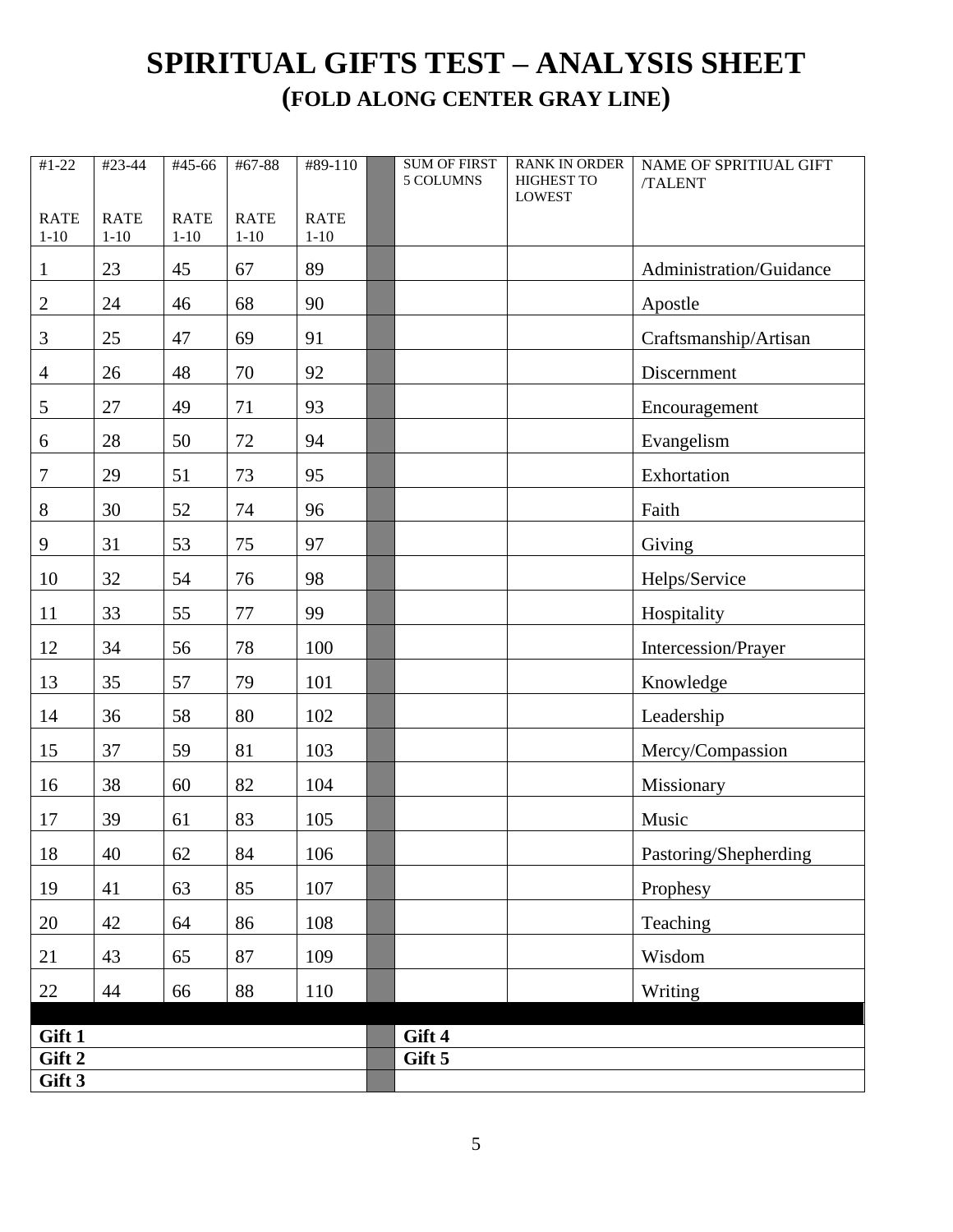## **Spiritual Gifts Test**

God has given each of us who are believers specific spiritual gifts. This spiritual gifts test will help you determine what spiritual gifts and special talents God has given you. The test evaluates 22 gifts and talents. (Do not look ahead to see what these gifts and talents are because that will influence your results!)

## **INSTRUCTIONS**:

This spiritual gifts test consists of 110 statements that you are to respond to by entering in a number for each on the analysis sheet. Depending on how you feel about each statement, enter a number between 1 and 10; 1 meaning that the statement does not describe you at all, and 10 meaning that the statement describes you perfectly.

This test is designed for followers of Christ. If you have been following Christ for at least a few years, you should use your personal experiences as the basis for your responses. If you are a new believer, then base your responses on how well each statement describes you (even if you have not yet experienced what the statement refers to.)

Please keep in mind that this test should be used as a starting place to begin to discover how God has gifted you. The test may not always indicate your true spiritual gifts. It is just one tool in what should be a life-long search for how God has gifted you so you can give to others.

## **READ THIS VERY CAREFULLY!**

- Before you start the test, find the analysis sheet. Take it out, then fold it along the gray line that runs down the middle of the sheet. Place it so that the 110 numbered boxes are facing up and you cannot see the list of spiritual gifts and talents.
- As you take the test, enter a response for each statement in the corresponding pre-numbered box, rating on a scale of 1 to 10 how well the statement describes you.
- Once you have completed a column, move back to the top and continue the test. Hide each finished column under your participant guide so you cannot see the columns you have already answered. This will help to ensure unbiased responses on the remainder of the test.
- Respond to each statement quickly with your first feeling. Because the list is fairly extensive and we don't have every gift, you will probably have many more low number responses than high number responses. That is ok.
- When you are finished, read the analysis instructions.

### **ANALYSIS INSTRUCTIONS**

First, look over the analysis sheet to make sure you have entered a number from 1 to 10 in each of the 110 renumbered response boxes. If you left any of the boxes empty, go back to the corresponding statement and enter your response.

Now, unfold the analysis sheet. Calculate the sum of the 5 responses in each horizontal row and enter it in the sum column. Do this for each of the 22 rows of responses. Each sum should be a number between 5 and 50.

Next, look over the 22 numbers you have just entered in the vertical sum column. Identify the highest number. Now, place a "1" in the rank column for the row with the highest sum. If there is more than one row with this same high number, place a "1" in the rank column for each.

- Look for the second highest number. Place a "2" in the rank column for each row with this number.
- Look for the third highest number and place a "3" in the rank column for each row with this number.
- Continue this process until you have identified your top five spiritual gifts and talents.

You can find out more about your spiritual gifts and talents by reading the spiritual gifts reference material on the following pages.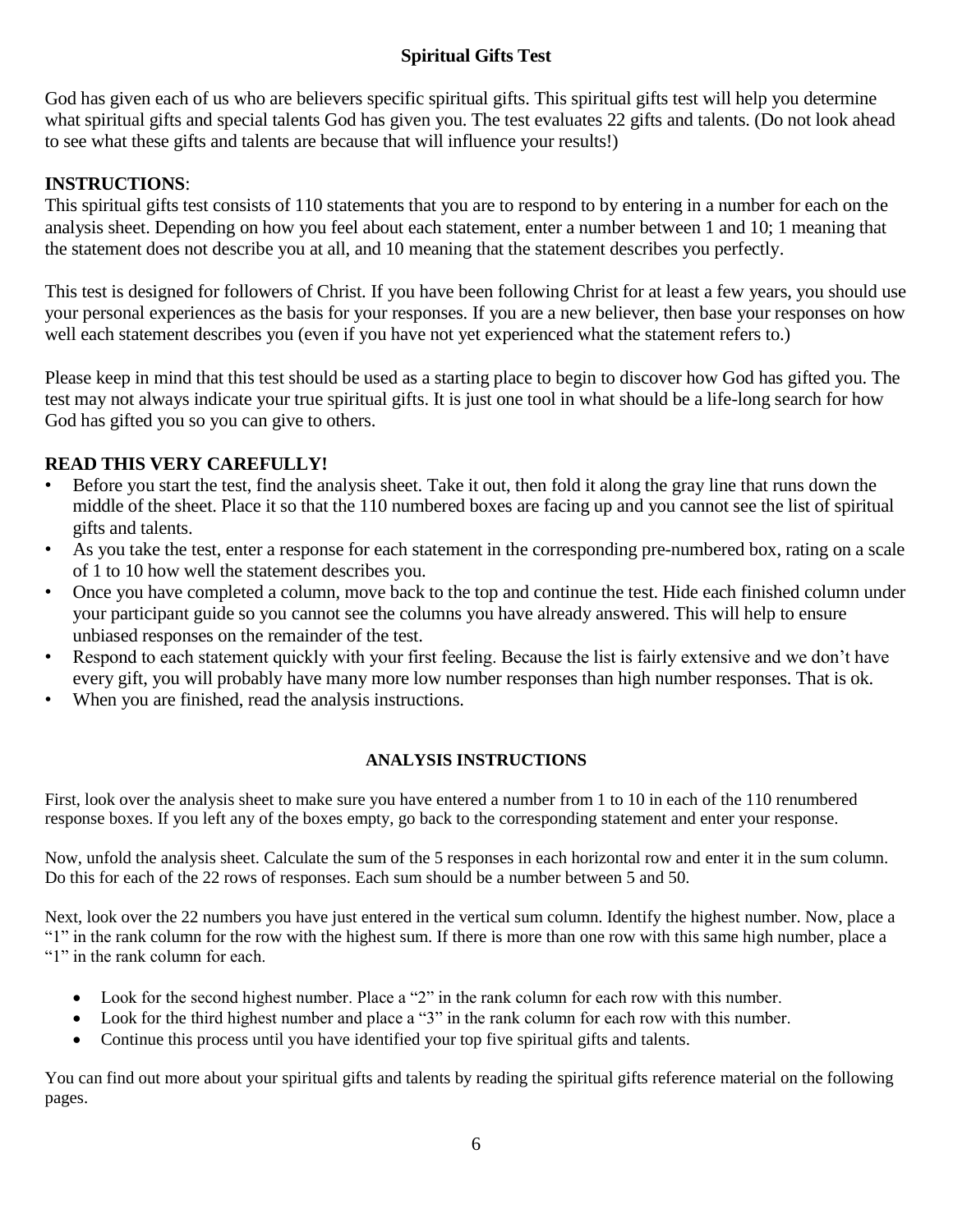#### **BEGIN TEST:**

- 1. People come to me when they are in desperate situations, and I am able to find someone who can help.
- 2. I feel empowered to stand alone for Christ in a hostile, unbelieving environment.
- 3. I enjoy using my artistic talents to create things that bring glory to God.
- 4. I easily perceive whether a person is honest or dishonest.
- 5. I often speak words of hope to others.
- 6. I am drawn to non-believers because of my desire to win them to Christ.
- 7. I have urged others to seek Biblical solutions to their problems or suffering.
- 8. I hold fast to my personal belief in the truth even in the presence of ridicule, apparent failure, or pain.
- 9. I can give sacrificially because I know that God will meet my needs.
- 10. When I serve the Lord, I really don't care who gets the credit.
- 11. My home is always open to whomever God brings to me.
- 12. I find myself praying when it might seem I should be doing other things.
- 13. I have had spiritual insights that others have said helped bring them closer to God.
- 14. Others seek my guidance to accomplish tasks.
- 15. I feel great compassion for the problems of others.
- 16. I relate well to people of different cultures.
- 17. Music lifts my spirit and makes me feel closer to God.
- 18. I earnestly want to help Christians who have lost their way.
- 19. I feel a keen sense of responsibility to proclaim God's Word to people.
- 20. Studying the Bible and sharing what I learn with others is very satisfying for me.
- 21. I often feel an unusual presence of God and personal confidence when important decisions need to be made.
- 22. I sometimes express my love for God by writing poems, songs, prayers, or devotionals.
- 23. I have been responsible for guiding tasks in my church to success.
- 24. I feel God has asked me to establish new churches where people have never heard of Him.
- 25. I like to make gifts for others that will remind them of God or Jesus.
- 26. I can sense whether a person is motivated by selfish or unselfish desires.
- 27. I enjoy speaking uplifting words to people who are discouraged.
- 28. I have led others to a decision for salvation through faith in Christ.
- 29. I can challenge others without making them feel condemned.
- 30. I am completely convinced God will fulfill His Word, even in circumstances when it seems He is not doing so yet.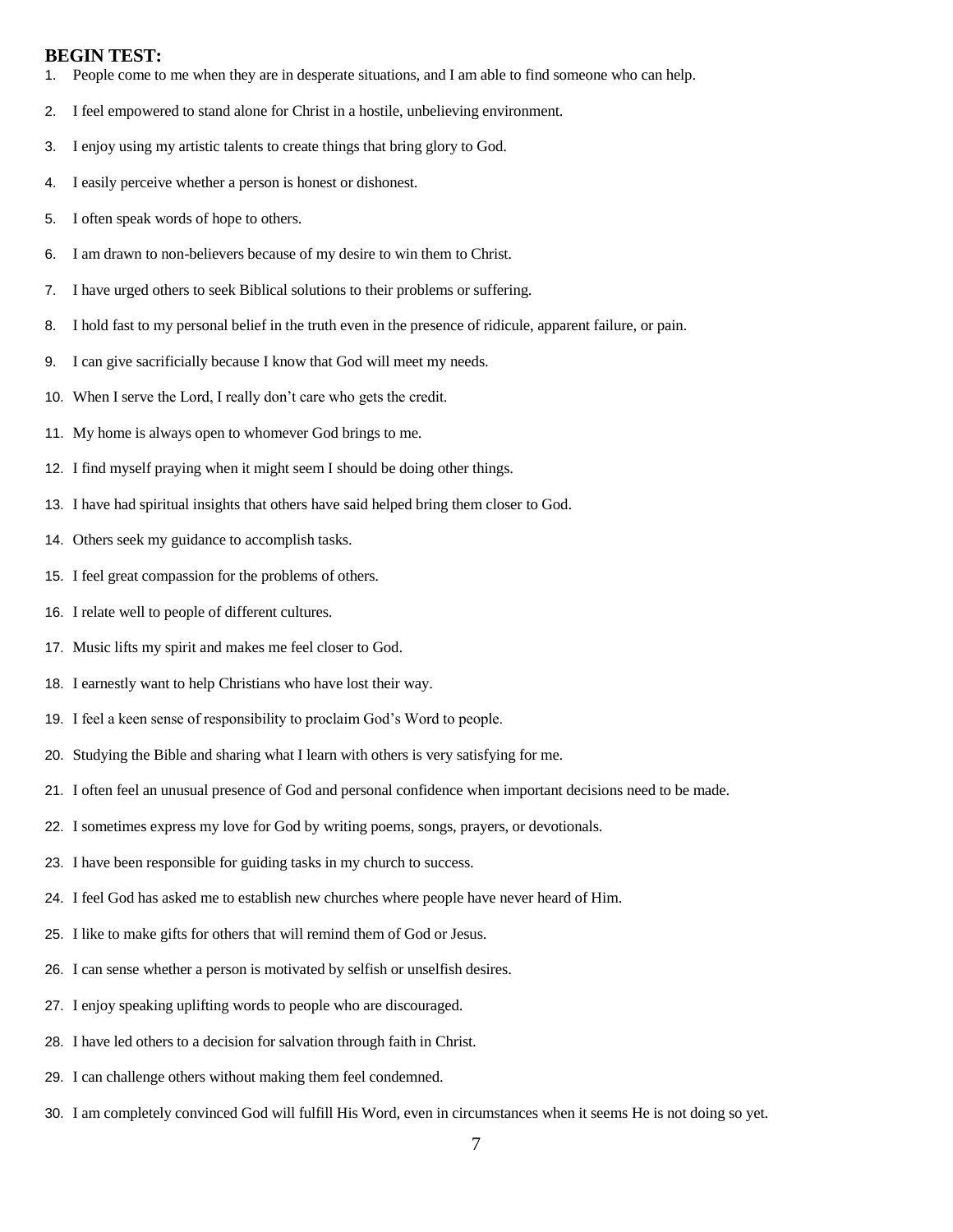- 31. God has used me to meet someone's financial or material need.
- 32. I enjoy doing simple things for others that touch them deeply.
- 33. I enjoy greeting and welcoming people to my church and my home.
- 34. I often feel the need to pray for someone before others feel it.
- 35. I understand portions of God's word that others find difficult.
- 36. I delegate tasks to others to accomplish God's work.
- 37. I want to work with those who have physical or mental problems to alleviate their suffering.
- 38. I am willing to leave comfortable surroundings if it enables me to share Christ with more people.
- 39. Singing, dancing, and playing songs of praise to God for pure enjoyment is personally satisfying.
- 40. God has allowed me to effectively disciple other believers.
- 41. I find great joy in boldly announcing the Word of God to a specific situation.
- 42. People have told me that I have helped them learn Biblical truths.
- 43. Sometimes God gives me an insight into the proper course of action I or others should take.
- 44. I am able to take complex spiritual matters and write them down in a way that others can understand more easily.
- 45. I serve others by organizing and harnessing their gifts to solve a particular problem.
- 46. I boldly lead people where God wants them to go.
- 47. I like to serve God by working with my hands and making things.
- 48. I easily perceive the difference between truth and falsehood.
- 49. I can effectively motivate people to get involved in ministry.
- 50. I am able to determine when the Spirit has prepared a person to receive Jesus Christ.
- 51. People will take correction from me because they know I am on their side.
- 52. My hope in God is inspiring to others.
- 53. I am willing to maintain a lower standard of living in order to benefit God's work.
- 54. I have enjoyed doing routine tasks that have led to more effective ministry by others.
- 55. I try to make everyone feel welcome and comfortable at church suppers or social events.
- 56. When I hear a prayer request, I pray for that need for several days, at least.
- 57. Through study or experience I have discerned major strategies God seems to use in furthering His kingdom.
- 58. God has given me an ability to "rally the troops" in giving aid to others.
- 59. I enjoy spending time with a lonely shut-in person or someone in prison.
- 60. The thought of beginning a new church in a new community is exciting to me.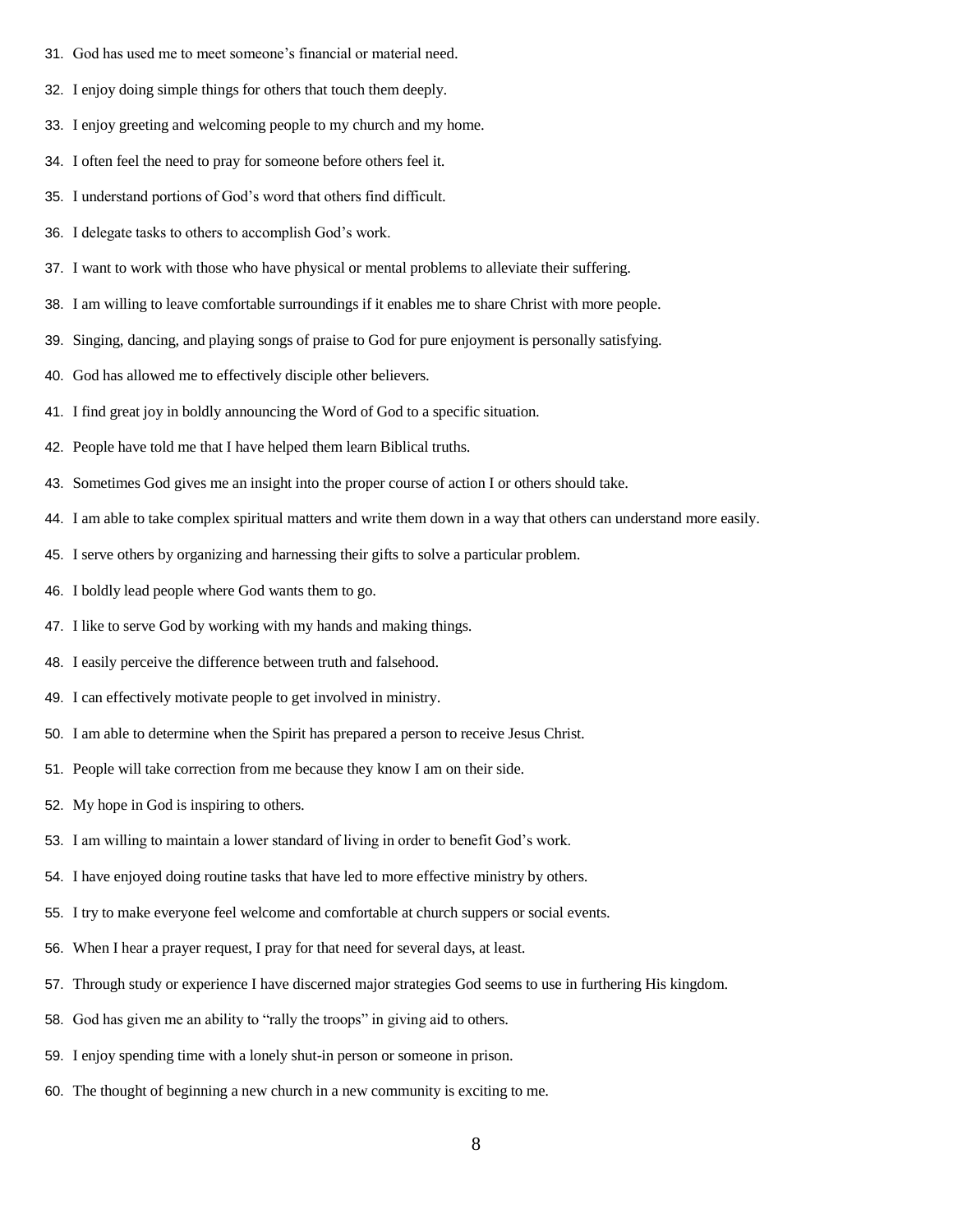- 61. People have said they see the love of Jesus on my face when I sing, dance, or play music.
- 62. I feel I am responsible to help protect weak Christians from dangerous influences.
- 63. People tell me that I say things that are inspiring and convicting.
- 64. Teaching a Bible class is one of the most enjoyable things I do (or could do).
- 65. When a person has a problem, I can frequently guide him or her to the best Biblical solution.
- 66. I love to study God's Word and write down what I have learned.
- 67. I can recognize talents and gifts in others, and find ways to use those gifts for God.
- 68. God consistently gives me positions of authority.
- 69. I am able to show people something about who God is through my art.
- 70. I can determine the truthfulness or error of a given theological statement.
- 71. I have verbally given confidence to the wavering, the troubled, or the discouraged.
- 72. I minister better to those who do not yet know Christ than to believers.
- 73. I enjoy motivating people to a higher spiritual commitment.
- 74. I've been known to try the impossible because I have a great trust in God.
- 75. I have strongly sensed God asking me to give money to a specific person or cause.
- 76. I would rather work in secret than have my work recognized publicly.
- 77. I feel very comfortable when people drop in unexpectedly.
- 78. Praying for others is one of my favorite pastimes.
- 79. I sometimes find I know things that I have never been taught.
- 80. It is a thrill to inspire others to greater involvement in church work.
- 81. I enjoy visiting people in hospitals and retirement homes, and feels I am helpful when I do.
- 82. More than most, I have a strong desire to see people in other countries won to the Lord.
- 83. People tell me they have been moved spiritually by my singing, dancing, or playing music.
- 84. I feel God is asking me to be the spiritual leader of a group of Christians.
- 85. I am willing to speak against sin and evil, even though I might be criticized and ridiculed.
- 86. I devote considerable time to learning new Biblical truths in order to communicate them to others.
- 87. I feel I am especially good at selecting the best alternative in a difficult situation.
- 88. People say they have been touched spiritually by things I have written.
- 89. People sometimes look to me for guidance in coordination, organization, and ministry opportunities.
- 90. God has used me to bring the gospel to people who have never heard it.